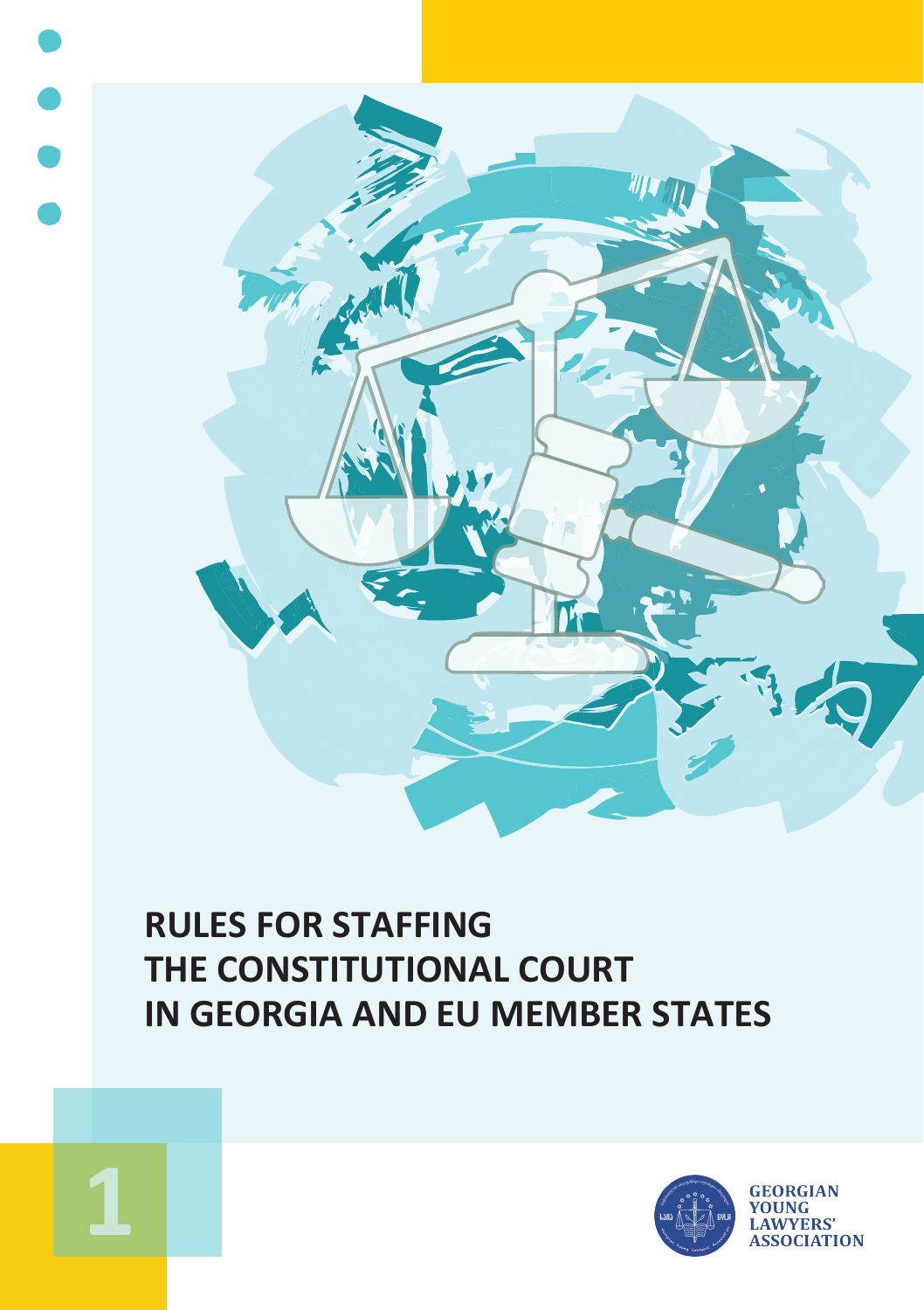**Georgian Young Lawyers' Association**

# **RULES FOR STAFFING THE CONSTITUTIONAL COURT IN GEORGIA AND EU MEMBER STATES**

**Tbilisi 2021**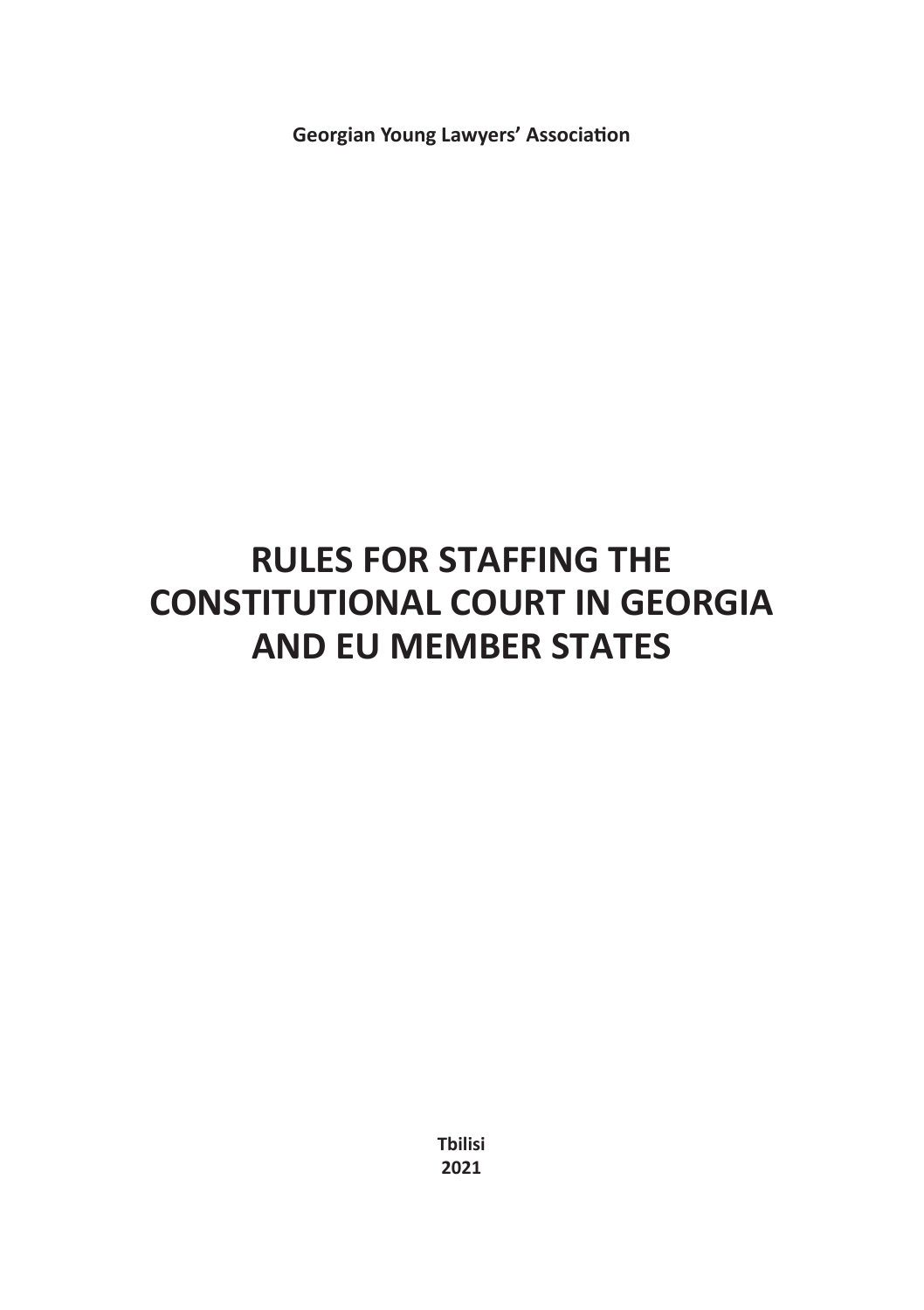Research was made possible by the support of the American People through the United States Agency for International Development (USAID). The contents of this report are the sole responsibility of Georgian Young Lawyers' Association do not necessarily reflect the views of East West Management Institute, USAID or the United States Government.





Research supervisors: VAKHUSHTI MENABDE

Author: TAMAR KHUKHIA

Editor: KHATUNA KVIRALASHVILI

Tech. Editor: IRAKLI SVANIDZE

Coping or Disseminating of publication for commercial purpose without GYLA's written permission is prohibited.

> 15, J. Kakhidze st. 0102, Tbilisi, Georgia (+995 32) 295 23 53, 293 61 01 www.gyla.ge

--------------------------------------------------------------------------------------

© *2021, The Georgian Young Lawyers' Association*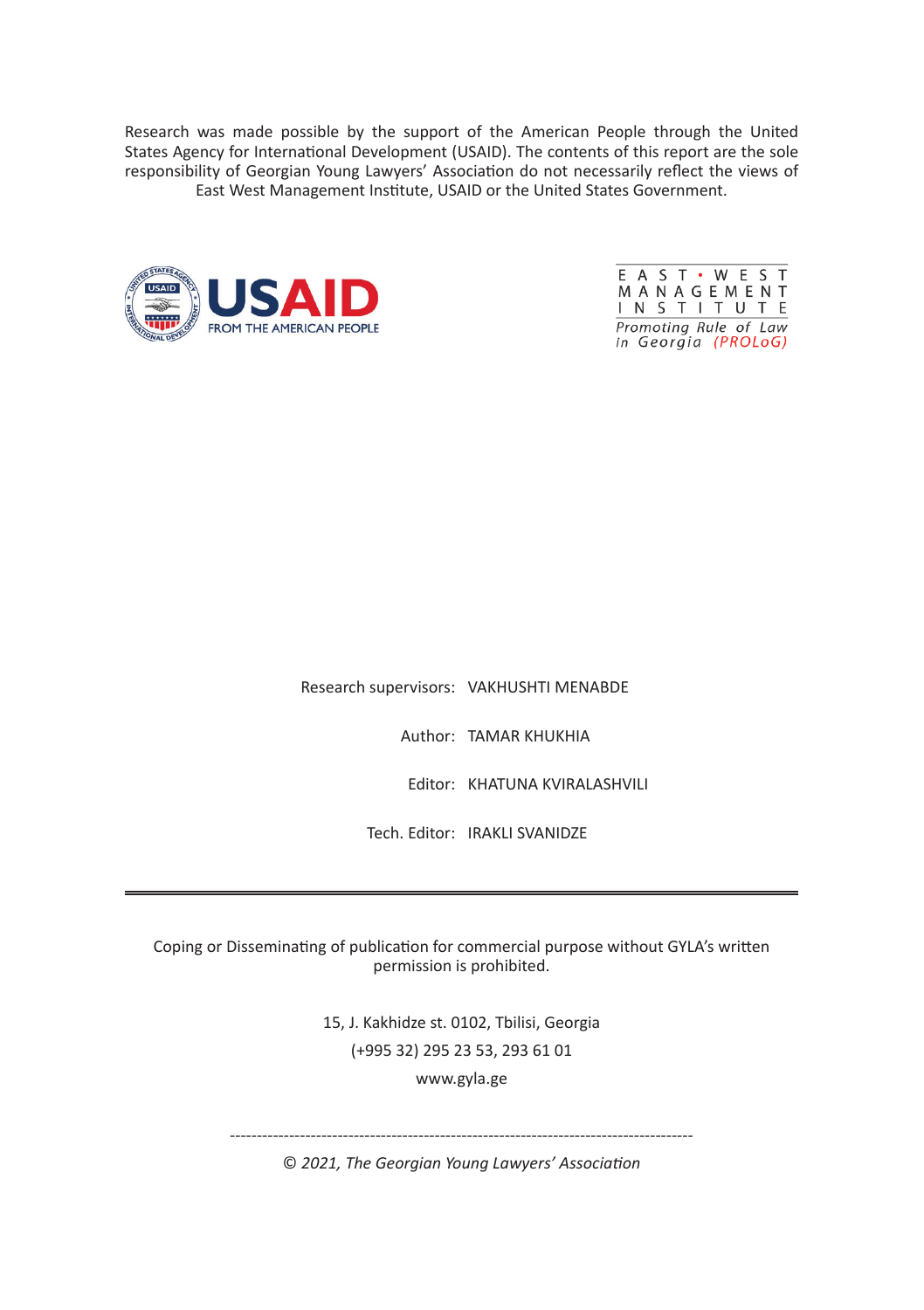## CONTENTS

| 3. STAFFING OF THE CONSTITUTIONAL COURT OF GEORGIA.         |  |
|-------------------------------------------------------------|--|
| 4. STAFFING OF THE CONSTITUTIONAL COURT IN EU COUNTRIES  10 |  |
|                                                             |  |
|                                                             |  |
|                                                             |  |
|                                                             |  |
|                                                             |  |
|                                                             |  |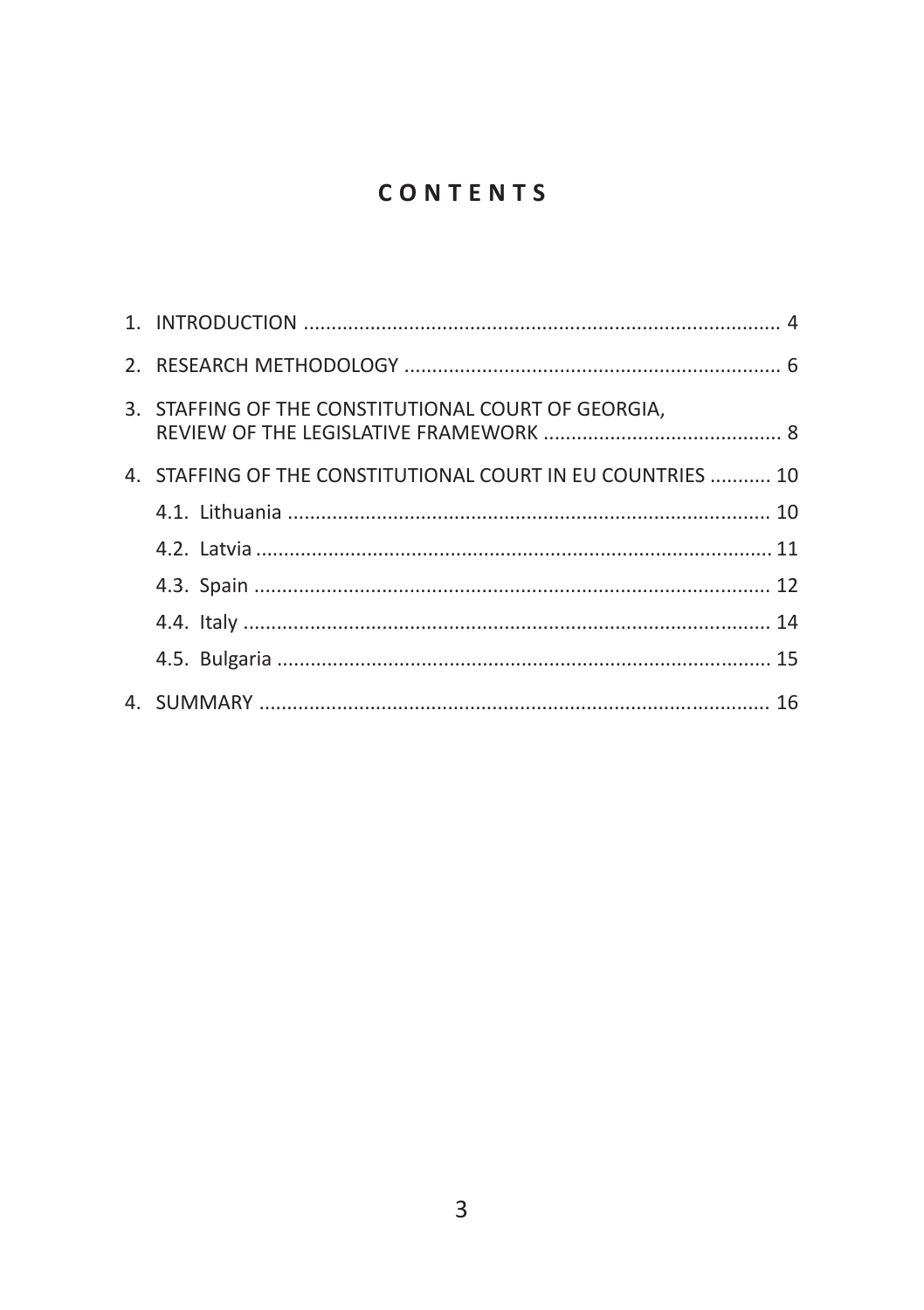#### **1. INTRODUCTION**

All elements of the legal order must be in accordance with the Constitution. To achieve this, there is an institution of the Constitutional Court in continental Europe, especially in the so-called "new democracies", which is considered an important achievement of the concept of democracy and the rule of law.<sup>1</sup> After World War II, the Constitutional Court was established first in Germany and Italy, then in Spain and Portugal, and finally in Central and Eastern Europe,<sup>2</sup> including Georgia.<sup>3</sup>

The existence of the Constitutional Court promotes the protection of public democracy, human rights and the rule of law.<sup>4</sup> Its legitimacy and the quality of its functions largely depend on balanced and transparent staffing procedures.<sup>5</sup> Otherwise, the credibility of the decisions is questioned.<sup>6</sup>

In 2020, two members were appointed to the Constitutional Court of Georgia by the quota of the Supreme Court.<sup>7</sup> Despite the call,<sup>8</sup> Judge Khvicha Kikilashvili was appointed to the position in a state of emergency, while the members of the plenum themselves had no information about the identity of the candidate. $9$  The process was assessed negatively $^{10}$  and made clear the need for change. However, the Chairman of the Supreme Court did not take into account the experience gained, nor did he take into account GYLA's leg-

<sup>1</sup> Garlicki L., "Constitutional courts versus supreme courts", Oxford University Press and New York University School of Law, Volume 5, Number 1, 2007, pp. 44–68, available: https://bit. ly/3dx8b1m, updated: 03.06.2020.

<sup>2</sup> European Commission For Democracy Through Law (VENICE COMMISSION), Compilaion of Venice Comission opinions, reports and studies on constitutional justice, p. 5, Website of Venice Commission, available: https://bit.ly/2ZrTzML, updated: 03.06.2020.

<sup>&</sup>lt;sup>3</sup> Paragraph 2 of Article 59 of the Constitution of Georgia.

<sup>4</sup> Compilation of Venice Comission opinions, reports and studies on constitutional justice, p. 5.

<sup>5</sup> Ibid. 6 Ibid.

<sup>7</sup> Khvicha Kikilashvili was appointed to the position on April 3, 2020, and Vasil Roinishvili on May 29, 2020.

<sup>&</sup>lt;sup>8</sup> GYLA Calls on the Plenum of the Supreme Court to Suspend the Procedures for Appointing a Judge of the Constitutional Court until the State of Emergency Ends, March 30, 2020, Website of GYLA, available: https://bit.ly/2YqRgHv, updated: 12.06.2020.

<sup>&</sup>lt;sup>9</sup> Statement of Judge Ekaterine Gasitashvili of the Supreme Court on the discussion "Staffing of the Constitutional Court", 1:37:40-1:40:50 mn, GYLA official Facebook page, available: https:// bit.ly/2ZHQWGE, updated: 27.05.2020.

 $10$  GYLA negatively assesses the process of appointing a member of the Constitutional Court by the Plenum of the Supreme Court, April 3, 2020, webpage of GYLA, available: https://bit. ly/2xT9Kap, updated: 27.05.2020.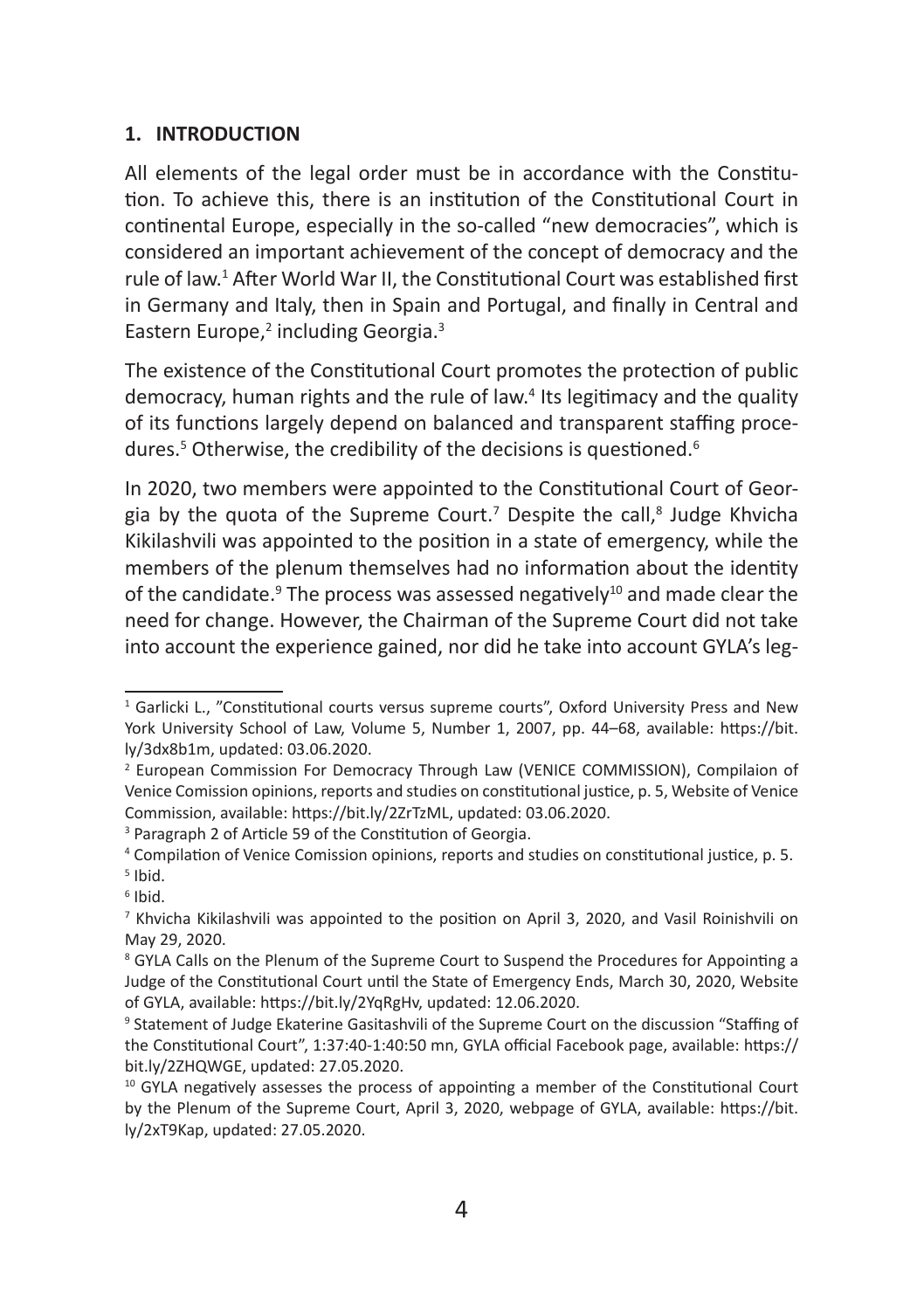islative proposal.<sup>11</sup> The same thing happened in May 2020.<sup>12</sup> Judges of the Constitutional Court have taken office as a result of opaque and unbalanced procedures. The interested parties did not have the opportunity to hold a proper discussion about them, and the members of the Supreme Court<sup>13</sup> did not have the opportunity to make an informed decision.

Against this background, the aim of the research is to review the rules of staffing the Constitutional Court in Georgia and the EU member states, in which all three branches of state government participate in the formation of the Constitutional Court.

<sup>&</sup>lt;sup>11</sup> The Young Lawyers' Association has submitted to the Parliament a legislative proposal regarding the appointment of a member of the Constitutional Court by the Plenum of the Supreme Court, the website of the Public Broadcaster, available: https://bit.ly/2UlL2Y4, updated: 05.06.2020.

<sup>&</sup>lt;sup>12</sup> GYLA negatively evaluates the procedures for the appointment of a member of the Constitutional Court by the Plenum, May 29, 2020, GYLA website, available: https://bit. ly/3cQr5Pv, updated 12.06.2020.

<sup>&</sup>lt;sup>13</sup> Note: It is true that the members of the Supreme Court, unlike the appointment of Khvicha Kikilashvili, had information before the hearing, but there was no reasonable deadline in this case either.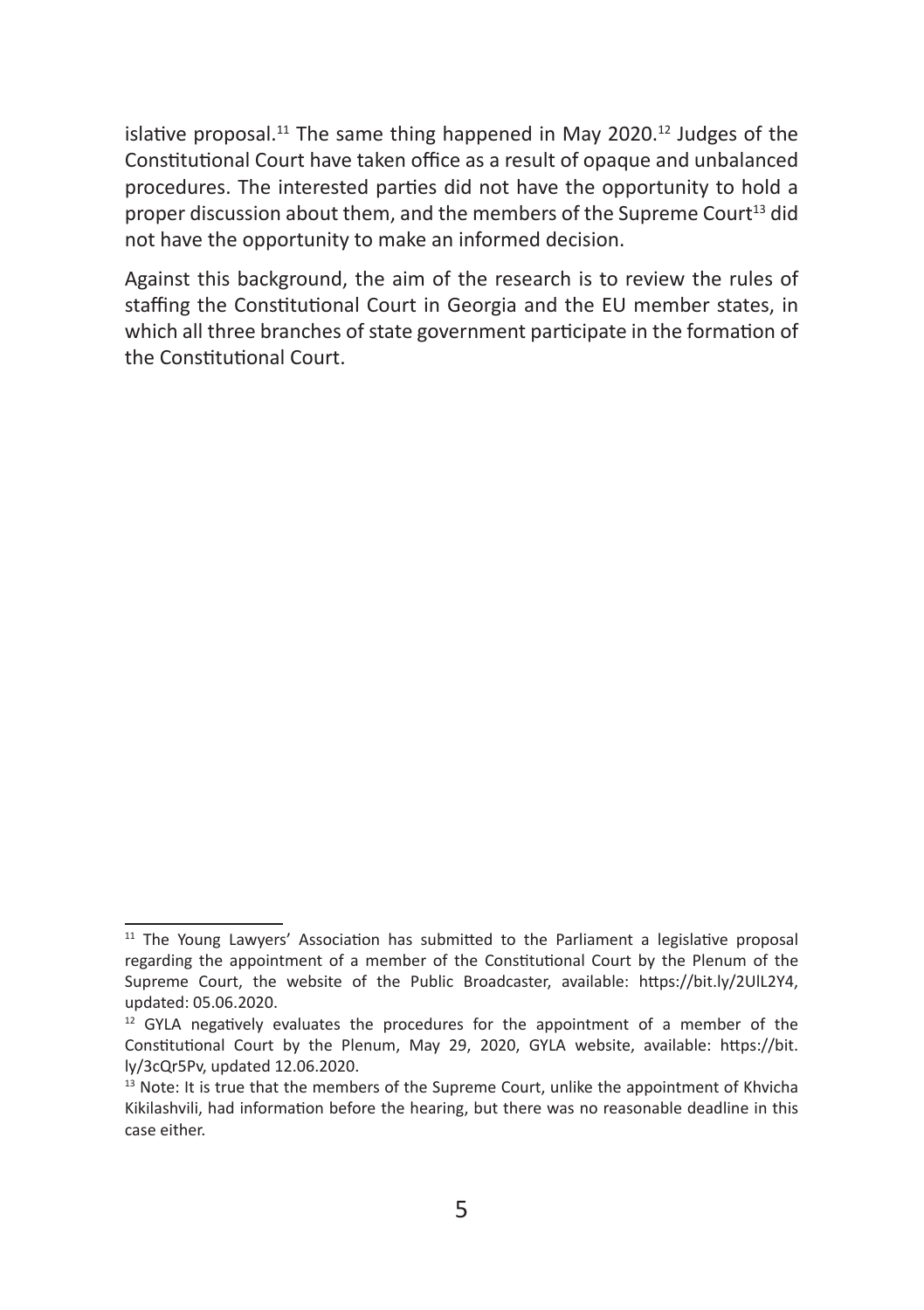## **2. RESEARCH METHODOLOGY**

The doctrinal method of research is used in the work on this paper, which involves the analysis of legislation and other primary or secondary sources. The main part of the paper is based on a relatively legal method.

When selecting countries to compare with the Georgian model, the first criterion was EU membership. Second - territorial arrangement, like Georgia, all the states below are unitary. Third was the rule of staffing the Constitutional Court, the whole system discussed here belongs to a hybrid model<sup>14</sup> similar to the Constitutional Court of Georgia.<sup>15</sup> All three branches of state government participate in the staffing of the court. These countries are: Lithuania, Latvia, Italy, Bulgaria and Spain. On their example the document discusses the procedures for staffing the court: which body appoints a judge of the Constitutional Court in what terms and what criteria a person must meet.

Lithuania is a unitary state.<sup>16</sup> The Constitutional Court is separated from the common court system.<sup>17</sup> It consists of 9 judges elected for a term of 9 years.<sup>18</sup> All three branches of government participate in the recruitment, however, which of the nominated candidates will become a judge is decided by the legislature.<sup>19</sup> Like the President of the Republic and the Speaker of the Seim, the Speaker of the Supreme Court will nominate three members of the Constitutional Court.<sup>20</sup>

Latvia is a unitary country.<sup>21</sup> Constitutional justice is administered by the Constitutional Court as an institution independent of the common courts.<sup>22</sup> It consists of 7 members elected<sup>23</sup> for a term of 10 years.<sup>24</sup> The final decision

 $14$  Hybrid models include states where all three branches of government participate in the composition of the Constitutional Court; See: European Commission For Democracy Through Law (VENICE COMMISSION), The Composition of Constitutional Courts, p.5, Website of Venice Commission, available: https://bit.ly/2Aw0KJl, updated:03.04.2021.  $15$  Ihid.

<sup>&</sup>lt;sup>16</sup> European Committee of the Regions, Division of powers, Lithuania, Website of Europian Committee of the Regions available: https://bit.ly/3eKg2ZD,updated: 03.06.20.

<sup>&</sup>lt;sup>17</sup> Constitution of the Republic of Lithuania, article 102.

<sup>18</sup> Ibid, article 103, cl. 1.

 $19$  Ibid.

 $20$  Ibid.

 $21$  Europian Committee of the Regions, Division of powers, Latvia, Website of Europian Committee of the Regions, available: https://bit.ly/3dEfNPu, updated: 03.06.2020.

<sup>&</sup>lt;sup>22</sup> Constitutional court of the Republic of Latvia, about the court, Website of the Constitutional Court, available, https://bit.ly/3coFaDP, updated: 03.06.2020.

<sup>23</sup> Constitutional Court Law of the Republic of Latvia, Section 7.

<sup>24</sup> Ibid, Section 3.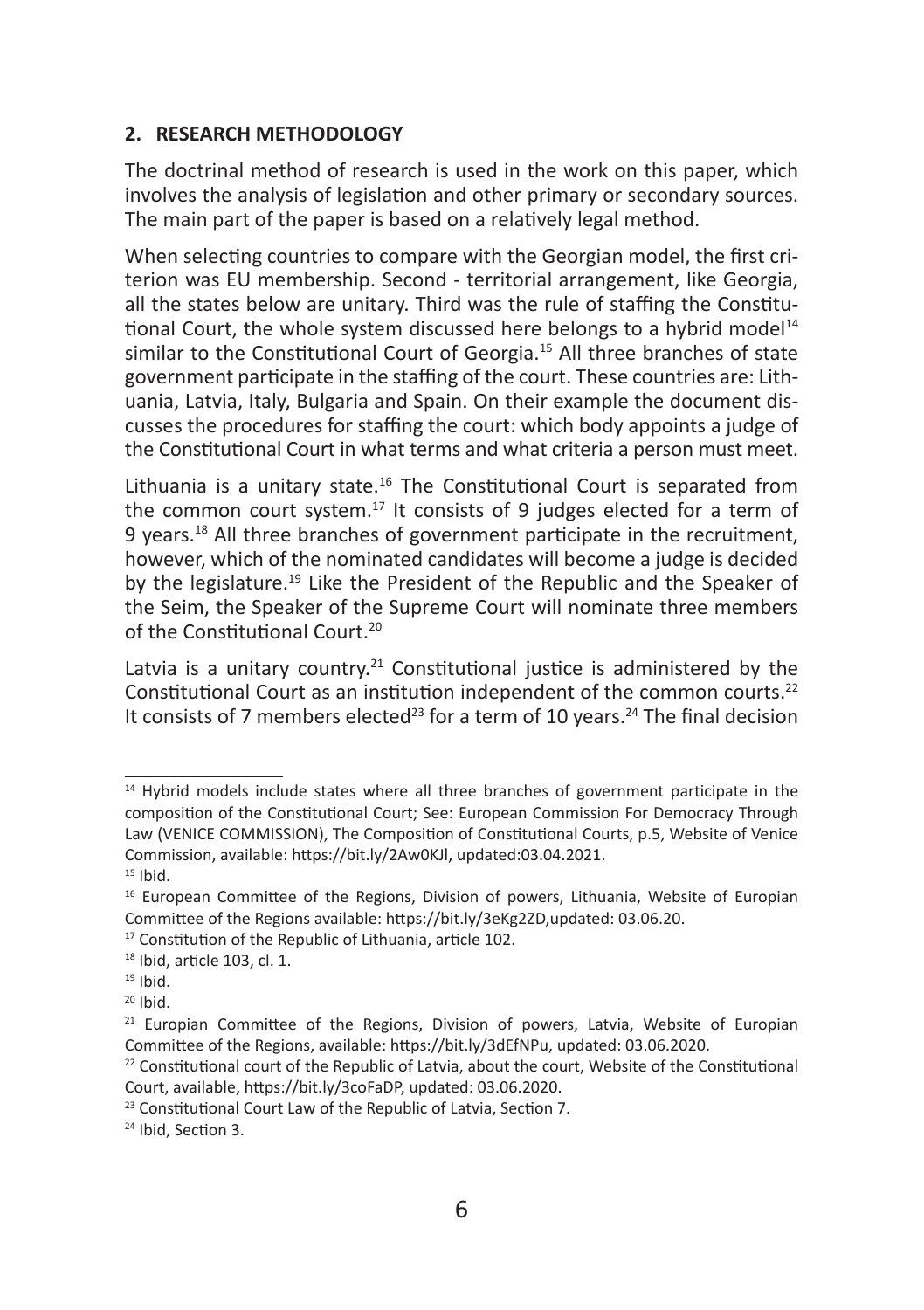on the appointment of judges is made by the parliament.<sup>25</sup> Which, in turn, are nominated by groups of 10 members of parliament, the government (cabinet) and the plenum of the Supreme Court.<sup>26</sup>

Spain is a unitary state.<sup>27</sup> Constitutional justice is the mandate of the Constitutional Court.<sup>28</sup> It consists of 12 members elected for a term of 9 years.<sup>29</sup> Judges are appointed by the monarch, whom in turn, the candidates are nominated by representatives of various branches of government.<sup>30</sup> Four members will be presented by the Senate and Congress (upper and lower house of the legislature), two will be represented by the cabinet.<sup>31</sup> The participation of the judiciary in the process is ensured by the nomination of two members to the King by the General Judicial Council.<sup>32</sup>

Italy is unitary state. $33$  Along with the common courts, there is a constitutional court in the country.<sup>34</sup> The Court consists of 15 members elected for a term of 9 years.<sup>35</sup> one-third of whom are nominated by the President. Parliament and the Court.<sup>36</sup> Various institutions of common courts participate in filling the quota of the latter.

Bulgaria is a unitary country.<sup>37</sup> The body of constitutional control is the Constitutional Court, which is independent from the common courts.38 It consists of 12 judges, one-third of whom are appointed by the President, Parliament and the Court for a term of 9 years.<sup>39</sup> Here, too, various institutions of common courts participate in filling the quota of courts.

 $36$  Ibid.

<sup>25</sup> Ibid, Section 85.

<sup>26</sup> Ibid, Section 4.

 $27$  Europian Committee of the Regions, Division of powers, Spain, Website of Europian Committee of the Regions, available: https://bit.ly/3sKX5NQ, updated: 03.06.20.

<sup>28</sup> Constitution of Spain, Section 159.

 $29$  Ibid.

 $30$  Ibid.

 $31$  Ibid.

 $32$  Ibid.

<sup>&</sup>lt;sup>33</sup> European Committee of the Regions, Division of powers, Italy, Website of European Committee of the Regions, available: https://bit.ly/301H3U9, updated: 27.03.2020.

<sup>&</sup>lt;sup>34</sup> Constitution of the Italian Republic, article 134.

 $35$  Ibid.

<sup>&</sup>lt;sup>37</sup> European Committee of the Regions, Division of powers, Bulgaria, Website of European Committee of the Regions, available: https://bit.ly/2ZYKawh, updated: 27.03.2020.

<sup>&</sup>lt;sup>38</sup> Constitution of the republic of Bulgaria, article 147.

<sup>39</sup> Constitutional court act, article 4.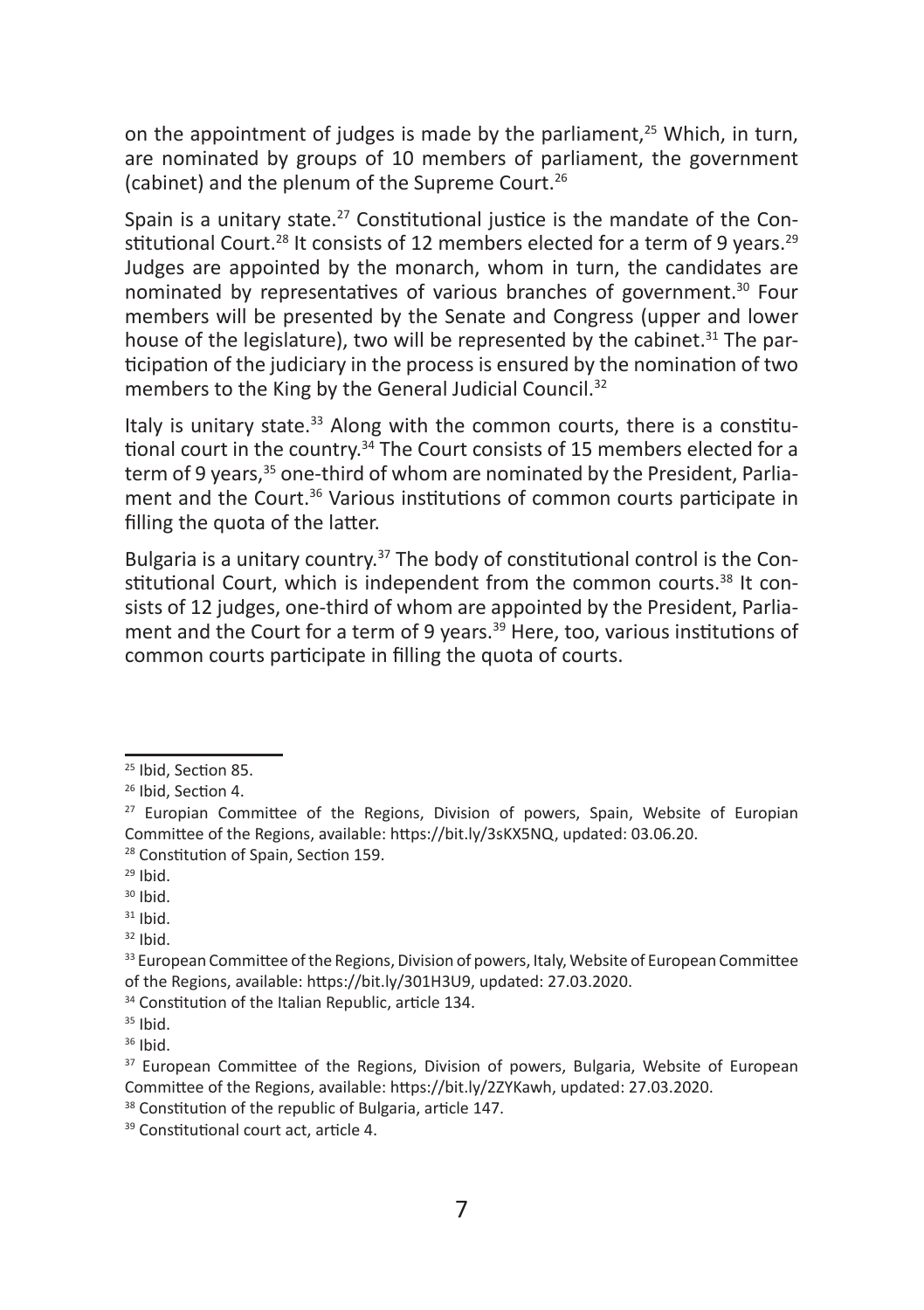## **3. STAFFING OF THE CONSTITUTIONAL COURT OF GEORGIA, REVIEW OF THE LEGISLATIVE FRAMEWORK40**

#### *Censuses*

A person can hold the position of a judge of the Constitutional Court from the age of 35.<sup>41</sup> He must have a higher legal education, 10 years of professional experience and an outstanding professional qualification.<sup>42</sup> It is inadmissible to appoint one person to a position for a second term.<sup>43</sup>

## *Rule of Appointment*

The Constitutional Court of Georgia consists of 9 judges elected for a term of 10 years.<sup>44</sup> All three branches of government are equally involved in the recruitment process.45 Three members are appointed by the President, three by the Plenum of the Supreme Court, and three by the Parliament.<sup>46</sup>

No procedure other than deadlines is prescribed by the Head of State for the appointment of a candidate.<sup>47</sup> therefore, his/her degree of discretion is high.

The following have the right to nominate a candidate for the highest representative body: the Speaker of the Parliament, a faction, a group of at least 7 members of the non-factional Parliament.<sup>48</sup> Finally, support for 3/5 of the full staff is required.<sup>49</sup>

In the case of the Supreme Court, the decision is made by the Plenum.<sup>50</sup> The

- $43$  Ibid.
- $44$  Ibid.

<sup>40</sup> Constitution of Georgia, Paragraph 2 of Article 60.

 $41$  Ihid.

 $42$  Ihid

 $45$  Ibid.

<sup>46</sup> Organic Law on the Constitutional Court, Paragraph 1 of Article 6.

<sup>&</sup>lt;sup>47</sup> Organic Law on the Constitutional Court, in accordance with Paragraph 5 of Article 16, a new member of the Constitutional Court shall be appointed not earlier than 1 month and not later than 10 days before the expiration of the term of office of a member of the Constitutional Court.

<sup>&</sup>lt;sup>48</sup> Rules of Procedure of the Parliament of Georgia, Subparagraph "c" of Paragraph 2 of Article 204. <sup>49</sup> Ibid, Sub-paragraph "a" of paragraph 4.

<sup>50</sup> Organic Law on Common Courts, Subparagraph "c" of Paragraph 2 of Article 18.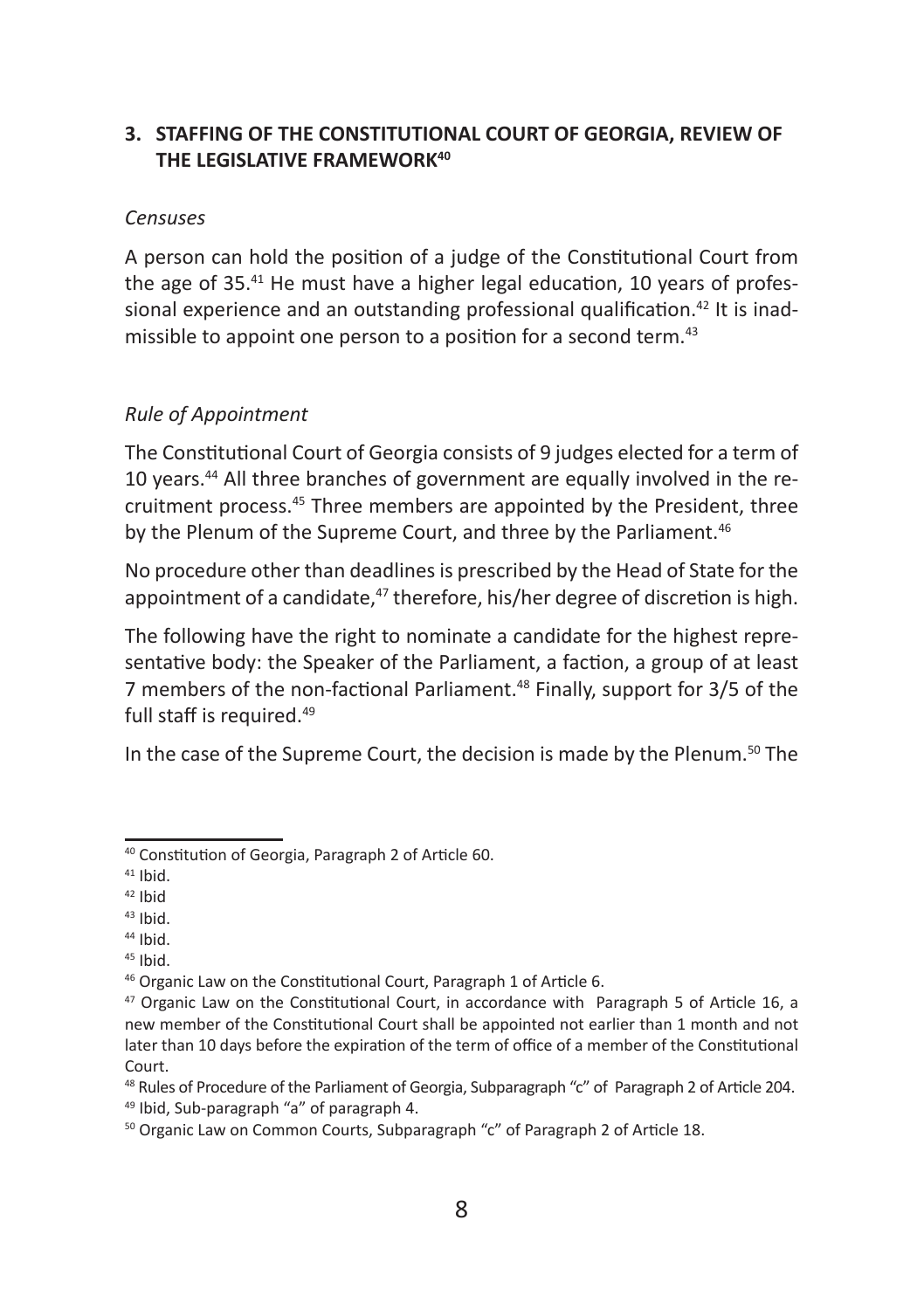candidate is nominated by the Chairman of the Supreme Court.<sup>51</sup> The person who receives 2/3 of the votes of the present people,<sup>52</sup> is considered elected as a result of voting.<sup>53</sup> Additional obligations are not set in advance of the nomination of a candidate, as in the case of the President.

 $\overline{51}$  Organic Law on the Constitutional Court of Georgia, Paragraph 2 of Article 7.

 $52$  2/3 of the judges should assist the plenary session

 $53$  Ibid.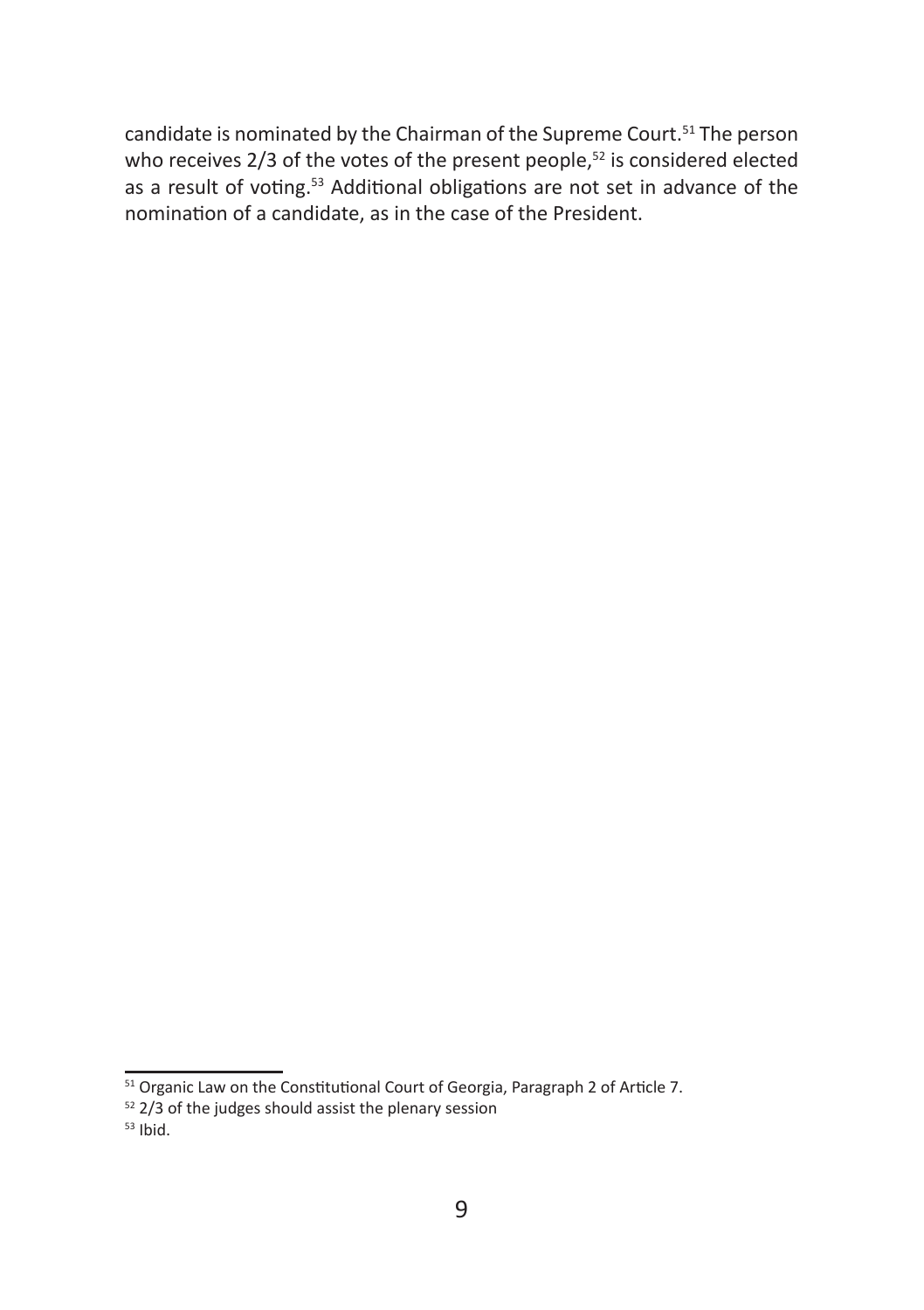## **4. STAFFING OF THE CONSTITUTIONAL COURT IN EU COUNTRIES**

## **4.1. Lithuania**

#### *Censuses*

Only Lithuanian citizens with an impeccable reputation, higher education in law and 10 years of work experience (scientific or practical) can hold the position of a judge of the Constitutional Court.<sup>54</sup>

## *Rule of Appointment*

Every three years, 1/3 of the members of the court are replaced by the Seimas.55 The following persons have the right to nominate candidates for the legislature: the Speaker of the Seimas, the Chairman of the Supreme Court and the President of the Republic, depending on which judge nominated by the entity expires.<sup>56</sup>

The term of office of a judge expires on the third Thursday in March of the respective year.57 The responsible persons are obliged to nominate a candidate for a judge no later than three months before the expiration of the regular term of office of the replacement member.<sup>58</sup> In case of failure to make an appointment within the established time, the term of the judge shall be extended.<sup>59</sup> The names of the candidates must be announced through the press before the consideration in the Seimas.<sup>60</sup>also, two weeks before the voting, the information about the candidates should be published on the official website of the Seimas. $61$ 

After the nomination, the candidates will be considered by the factions of the Seimas and the relevant committees.<sup>62</sup> It is the responsibility of the Legal Affairs Committee to discuss and submit an opinion to the Seimas.<sup>63</sup> Resolv-

<sup>&</sup>lt;sup>54</sup> The Law Of The Constitutional Court of the republic of Lithuania, article 5.

<sup>55</sup> Ibid, article 4.

<sup>56</sup> Ibid.

 $57$  Ibid.

<sup>58</sup> Ibid.

<sup>59</sup> Ibid.

<sup>60</sup> Ibid, article 5.

<sup>&</sup>lt;sup>61</sup> Seimas of the republic of Lithuania statute, article 200.

<sup>62</sup> Ibid, article 67.

 $63$  Ibid.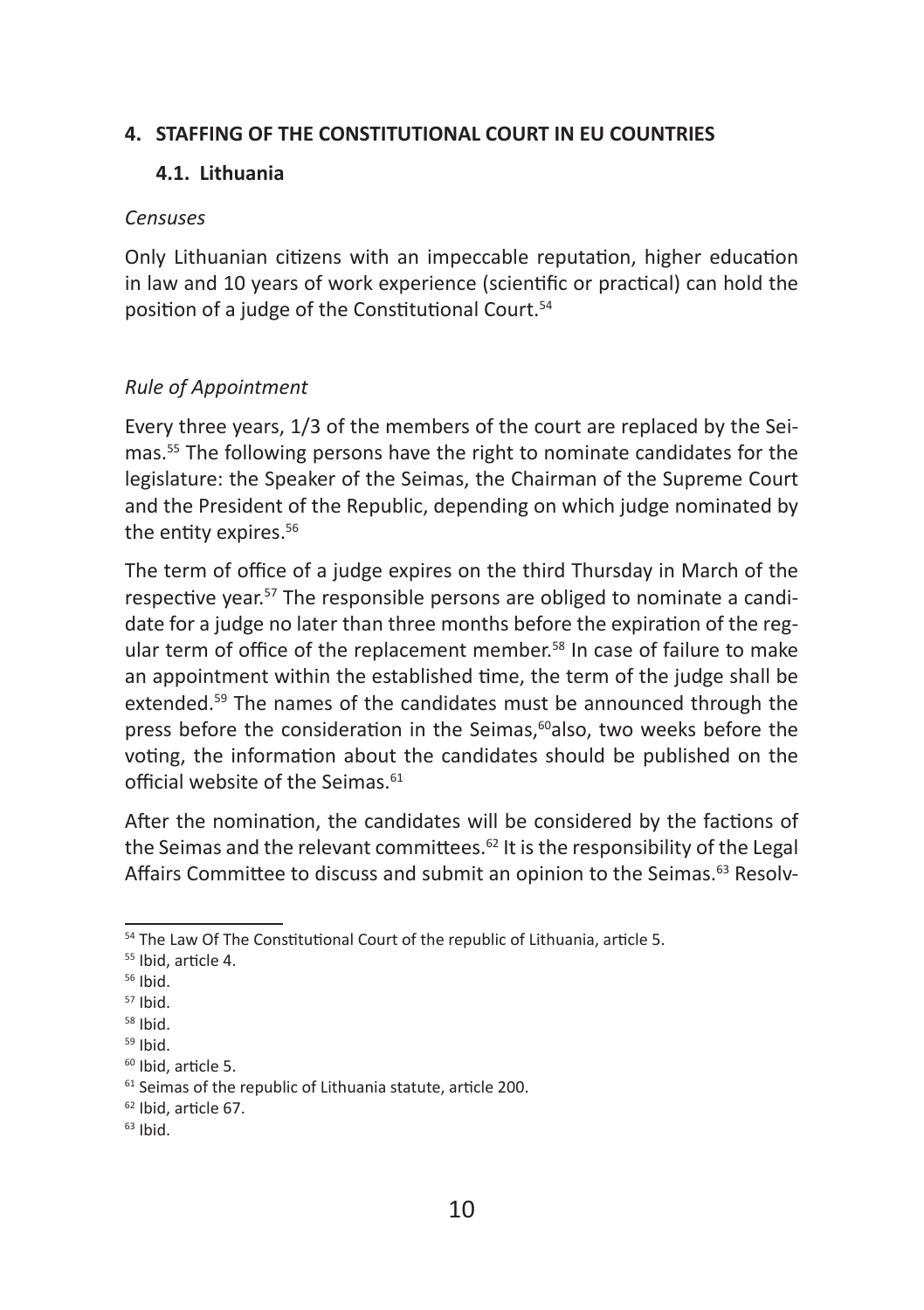ing the issue requires a simple majority of those present (a session is authorized if it is attended by at least half of the 141 members).<sup>64</sup>

#### **4.2. Latvia**

#### *Censuses*

A Latvian citizen over the age of 40 who has an impeccable reputation, higher legal education (master's degree or equivalent) can become a judge of the Constitutional Court.<sup>65</sup> The bidder is required to have at least 10 years of work experience in practical or scientific terms.<sup>66</sup> However, scientific activity means working only in higher education or professional institutions (except for first level vocational education institutions).<sup>67</sup>

#### *Rule of Appointment*

Members of the Constitutional Court are appointed by the Seimas (Latvian legislature).<sup>68</sup> A majority of votes is enough to make a decision, but their number should not be less than 51.<sup>69</sup>

The following subjects are nominated to the Seimas: at least 10 members of the Seimas<sup>70</sup>, the Government (Cabinet) and the Plenum of the Supreme  $C$ ourt<sup>71</sup>

The Supreme Court Plenum nominates both candidates from among the judges of the common courts.<sup>72</sup> The sitting is authorized if it is attended by  $2/3$  of the full plenum<sup>73</sup>, and the decision needs a majority of those present.<sup>74</sup> The agenda of the plenum must be notified to the judges 15 days in

<sup>64</sup> Ibid, article 113.

<sup>&</sup>lt;sup>65</sup> Constitutional Court Law of the republic of Lithuania article 4, cl. 2.

 $66$  Ibid.

<sup>67</sup> Ibid.

<sup>68</sup> The Seimas (Parliament) consists of 100 members, see: The Constitution of the Republic of Latvia, article 5.

<sup>69</sup> The Constitution of the Republic of Latvia, article 85.

<sup>70</sup> Constitutional Court Law of the Republic of Latvia, article 4, cl. 1.

 $71$  Ibid.

<sup>72</sup> Law of the Republic of Latvia on Judicial Power, Section 49.

<sup>73</sup> Plenary Session Manual, article 5.

<sup>74</sup> Plenary Session Manual, article 31.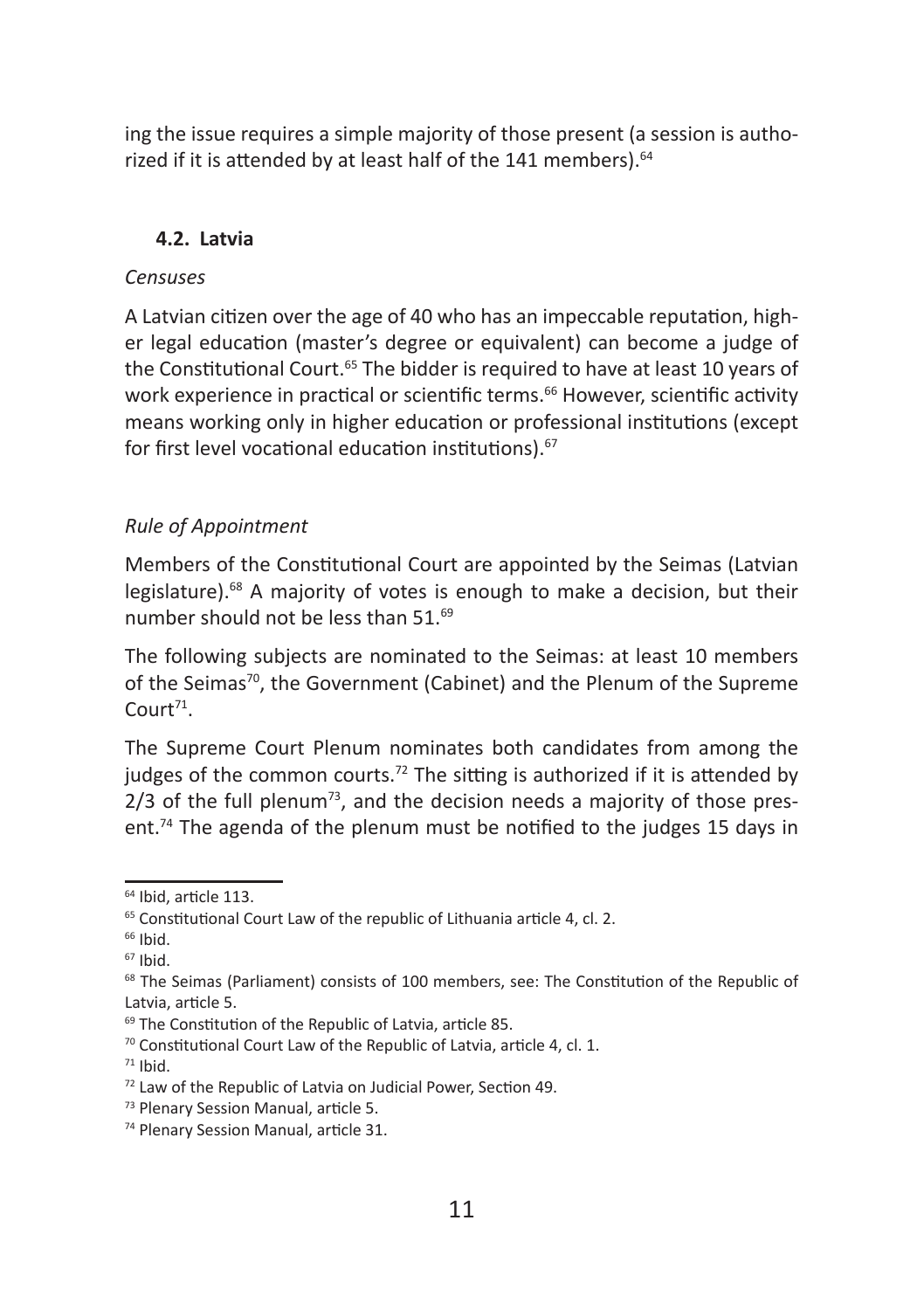advance, and the draft decision - at least seven days in advance.<sup>75</sup> As a rule, the session is open, and voting is secret. $76$ 

There are no written procedures for the nomination of two members of the court by the Cabinet of Government.<sup>77</sup> As for the candidates to be nominated by the Parliament (three candidates), after the nomination here, it will be decided by a majority of votes who will take the position.78

After the authorized persons address the Parliament and provide information about the bidder to the Presidium of the Seimas, $79$  the latter hands it over to the relevant Parliamentary Committee, which has 15 days in order to adopt the draft resolution.<sup>80</sup> The draft resolution will be voted on in the plenary session of the Seimas.<sup>81</sup>

## **4.3. Spain**

### *Censuses*

A judge of the Constitutional Court can only become a Spanish citizen<sup>82</sup> who has more than 15 years of work experience in the legal field - in the position of a judge, prosecutor, university professor, public servant or lawyer.<sup>83</sup>

## Rule of Appointment

In Spain, all 12 judges are appointed by the king, although he does not make that decision alone. Several actors are involved in the process of staffing the Constitutional Court, and the rules for nominating a candidate for king are different.

4 candidates will be nominated by the Senate (Upper House of Parliament). 84 For its part, the Senate selects candidates from the Legislative Representa-

<sup>75</sup> Plenary Session Manual, article 12/13.

<sup>76</sup> Plenary Session Manual, article 27.

<sup>77</sup> European Commission For Democracy Through Law (VENICE COMMISSION), The composition of constitutional courts, გვ. 52.

<sup>78</sup> Rules of procedure of the saeima, article 31.

<sup>79</sup> Note: The Presidium acts as the Bureau of the Parliament.

<sup>80</sup> Ibid.

 $81$  Ibid.

<sup>82</sup> Organic law 2/1979 on the constitutional court, article 18.

 $83$  Ibid.

<sup>84</sup> Constitution of Spain, Section 159.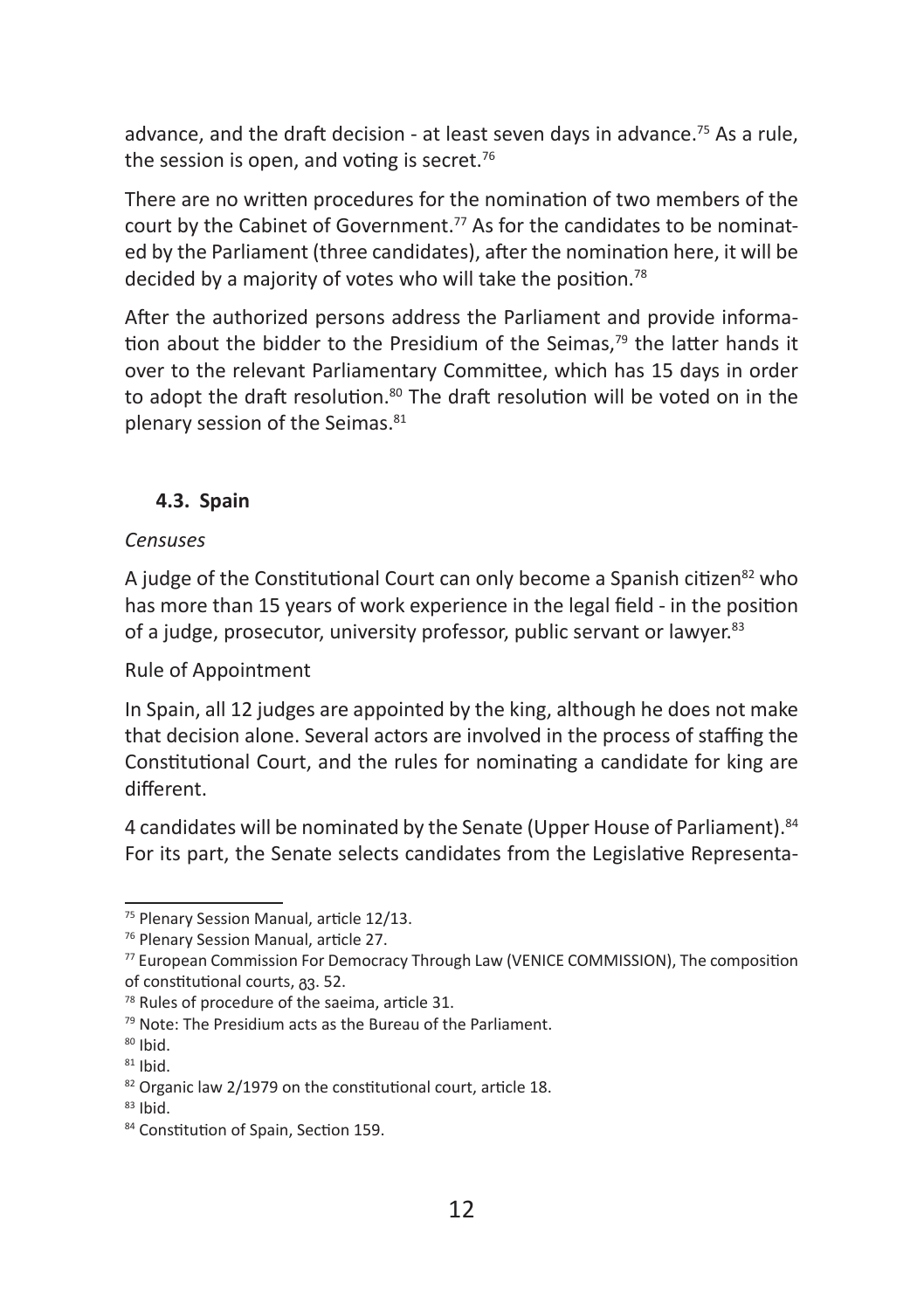tion / Assembly of Autonomous Communities.<sup>85</sup> Each community nominates 2 candidates. $86$  A special commission $87$  selects from them as many candidates as there are vacancies to be submitted to the Seimas.<sup>88</sup> The commission may, if it deems necessary, call an additional candidate. The report will be presented by the commission at the Senate session. It has 10 minutes. Each political group also has 10 minutes to state their position on the candidate. After that begins the voting. $89$  The person who receives 3/5 of the votes of the Seimas is considered elected.<sup>90</sup>

The same number of candidates will be nominated by the Congress (lower house).<sup>91</sup> Each faction can nominate 4 candidates for the position. They have 5-5 minutes to submit each.<sup>92</sup> A majority of the attendees is sufficient to select a person, though not less than  $1/3$  of the full membership).  $93$ 

2 candidates will be nominated by the government to the king. $94$  According to the procedure, the Council of Ministers assembles and decides on the nomination of the relevant person to the monarch.<sup>95</sup>

The other 2 candidates will be presented to the King by the General Judicial Council.<sup>96</sup> 3/5 support is needed in order to make this decision.<sup>97</sup> The General Judicial Council is a constitutional, collegial and independent judiciary consisting of 21 members, judges / lawyers, and its main purpose is to protect the independence of the judiciary.<sup>98</sup>

 $92$  Ibid.

 $94$  Ibid.

<sup>&</sup>lt;sup>85</sup> Organic law 2/1979 on the constitutional court, article 16.

<sup>86</sup> Procedures for choosing other bodies, Website of Senate, available: https://bit.ly/3duNZxe, updated: 04.06.2020.

<sup>&</sup>lt;sup>87</sup> The commission consists of the chairman of the Senate and the speakers of the parliamentary groups, however, in agreement with the chairman, it is possible that a member of the commission may be not a speaker, but any member of the parliamentary group, Standing orders of senate, article 185.

<sup>88</sup> Procedures for choosing other bodies.

 $89$  Ibid.

<sup>90</sup> Ibid.

 $91$  Ibid.

<sup>93</sup> Standing orders of the congress od deputies, article 204.

<sup>95</sup> Gobieno de espana, "Mariano Rajoy attends swearing in of Antonio Narváez as new Constitutional Court judge", Website of Spanish Government, available: https://bit.ly/3eSfGQz, updated: 04.06.2020.

 $96$  Ibid.

<sup>97</sup> Organic law 6/1985. Explenatory preamble, VI.

<sup>98</sup> General Council of the Judiciary, Website of the General Judicial Council, available: https://bit. ly/3dxEe1e, updated: 04.06.2020.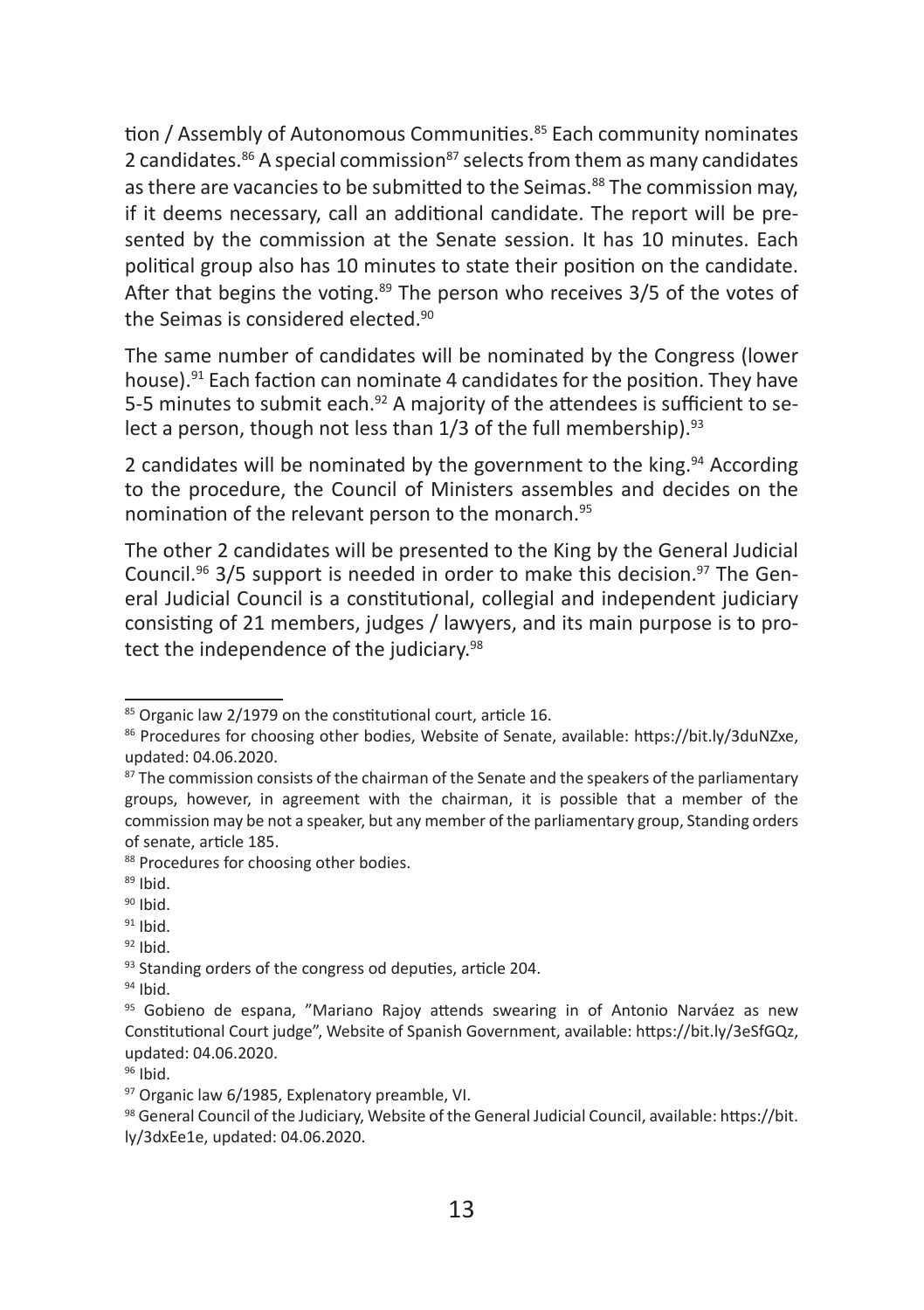#### **4.4. Italy**

#### Censuses

A judge of the Constitutional Court is required to have 20 years of experience as a judge, university professor or lawyer.<sup>99</sup>

### *Rule of Appointment*

The composition of the 15-member court is based on the principle of balance of power between the branches of government. 5 members are appointed by the Parliament, which is bicameral and holds a joint sitting on this issue.<sup>100</sup> A person is elected by a 2/3 majority.<sup>101</sup> Voting can be conducted three times.<sup>102</sup> If it is impossible to collect 2/3 at a time, then 3/5 becomes enough for the fourth time.<sup>103</sup>

5 judges are appointed by the President of the Republic.<sup>104</sup>

The other 5 members are appointed by the judiciary, the highest bodies of the ordinary and administrative courts.<sup>105</sup> Of these quotas, 3 are appointed by the Supreme Court, one by the State Council, $106$  and one by $107$  the Audit  $Chamber<sup>108</sup>$ .

<sup>99</sup> Constitution of the Italian Republic, article 135.

<sup>&</sup>lt;sup>100</sup> The Italian Constitutional Court, Website of the Italian Constitutional Court, available: https://bit.ly/308deBw, updated: 04.06.2020.

<sup>&</sup>lt;sup>101</sup> Dengler, D. S. "The Italian Constitutional Court: Safeguard of the Constitution". Penn State International Law Review, 2001, Vol.19: No. 2, article 6., available: https://bit.ly/2Boazcv, updated: 04.06.2020.

 $102$  Ibid.

 $103$  Ihid.

 $104$  Ibid.

<sup>&</sup>lt;sup>105</sup> Pegoraro L. "Between Europe and the Regions: The Difficult Governance of Italy", Institute of Law by David Batonishvili, 2016, p. 98.

<sup>&</sup>lt;sup>106</sup> The State Council is an administrative-legal advisory body that oversees the implementation / administration of justice, Constitution of the Italian Republic, Title III - The Government, Section III Auxiliary Bodies, article 100.

<sup>&</sup>lt;sup>107</sup> Note: The jurisdiction of the Audit Chamber includes preventive control over the activities of the executive / government, as well as control over the expenditure of the state budget, Constitution of the Italian Republic, article 100.

<sup>108</sup> Dengler, D. S. "The Italian Constitutional Court: Safeguard of the Constitution", Penn State International Law Review, 2001, Vol.19: No. 2, article 6., available: https://bit.ly/2Boazcv, updated: 04.06.2020.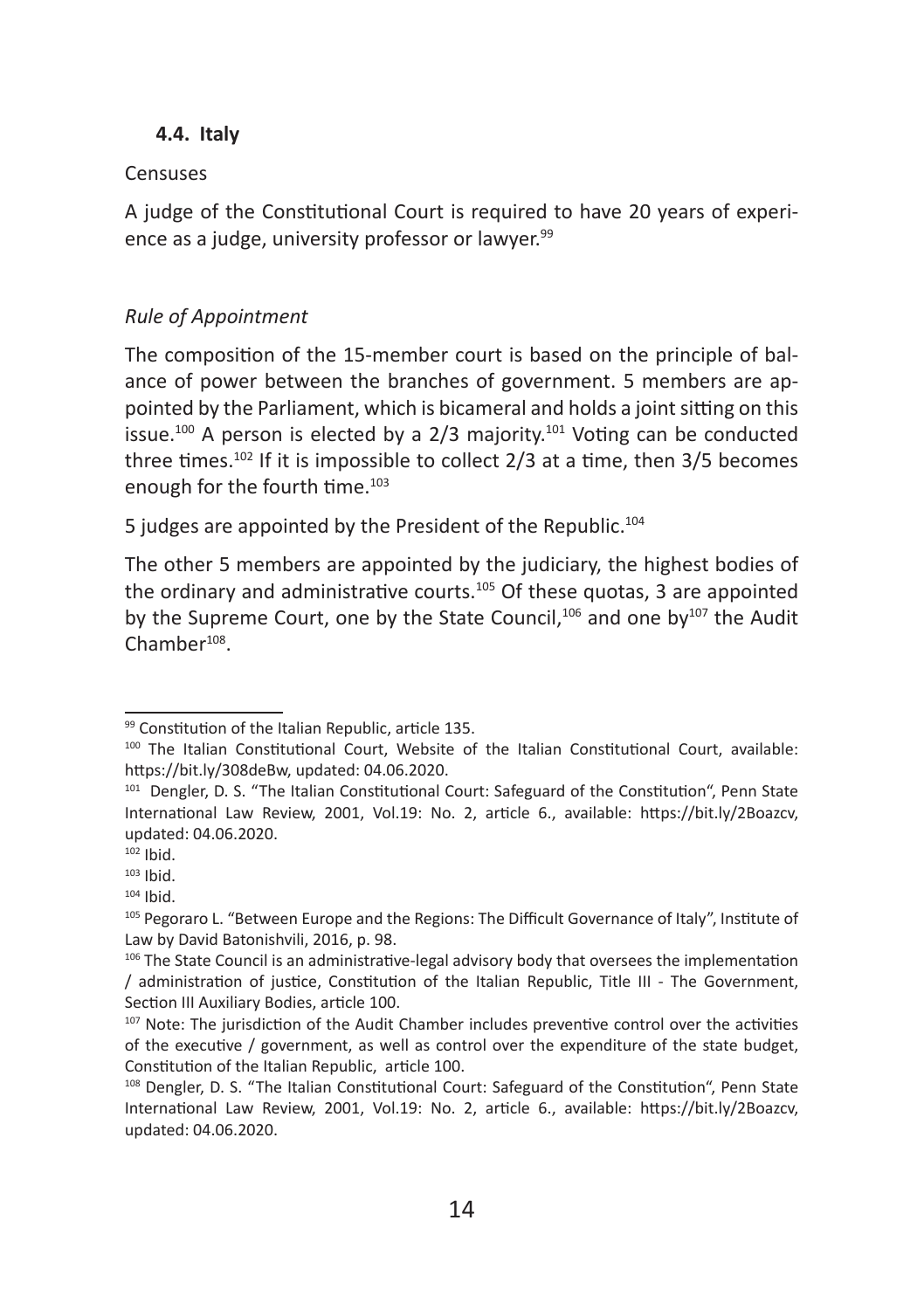## **4.5. Bulgaria**

## *Censuses*

Only a Bulgarian citizen can become a member of the Constitutional Court.<sup>109</sup> He/she must be highly professional and must have 15 years of experience working in the legal field.<sup>110</sup>

## *Rule of Appointment*

The participation of all three branches of government in the staffing of a 12-member court is equal, they appoint judges independently.<sup>111</sup> One judge from each quota is changed every three years. $112$ 

Three months before the expiration of the term of office of an incumbent judge, the President of the Constitutional Court shall make a proposal to the persons authorized (President, Speaker of Parliament, Chairman of the Supreme Court), to appoint them to select or appoint the relevant judges.<sup>113</sup>

<sup>109</sup> Constitutional court act, article 4.

<sup>110</sup> Constitution of the Republic of Bulgaria, article 147.

<sup>&</sup>lt;sup>111</sup> Constitution of the Republic of Bulgaria, article 147.

<sup>112</sup> Composition, Website of the Constitutional Court of Bulgaria, available: https://bit.ly/3cD4GW4, updated: 04.06.2020.

 $113$  Ibid.